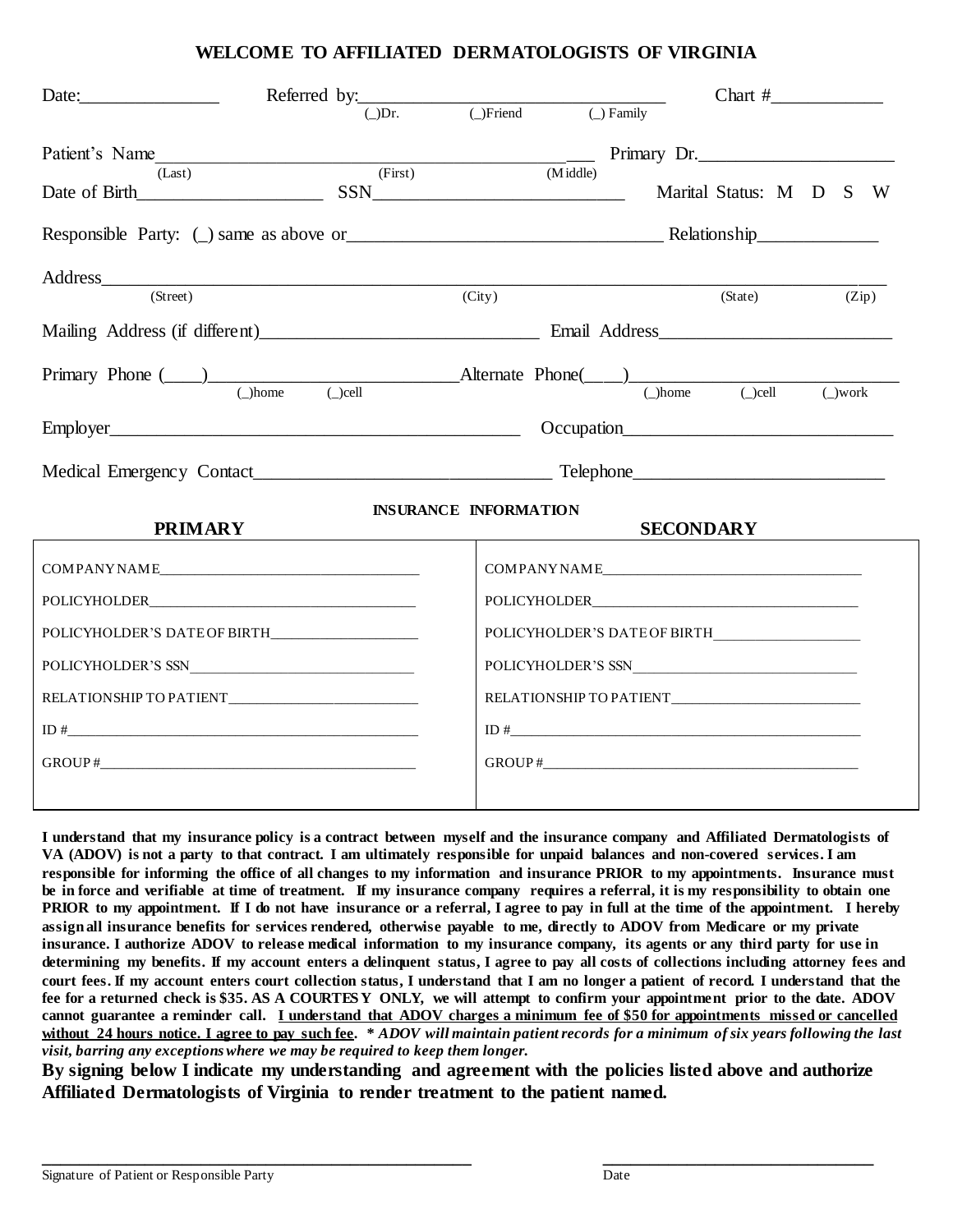## **AFFILIATED DERMATOLOGISTS OF VIRGINIA** *MEDICAL HISTORY*

| <b>Today's Date:</b>                                                                                            | <b>Patient Name:</b>                                 |  |  |
|-----------------------------------------------------------------------------------------------------------------|------------------------------------------------------|--|--|
| <b>Preferred Pharmacy:</b>                                                                                      | Date of Birth:                                       |  |  |
| <b>Location/Phone:</b>                                                                                          | Chart#:                                              |  |  |
|                                                                                                                 |                                                      |  |  |
|                                                                                                                 |                                                      |  |  |
| Do you currently have or have you ever had:<br><b>Bronchitis</b><br>__High Blood Pressure __Irregular Heartbeat | __Thyroid problems                                   |  |  |
| _broncmus<br>_Emphysema<br>Low Blood Pressure                                                                   | Pacemaker<br><b>Kidney Problems</b>                  |  |  |
| __Asthma<br>__Chest Pain                                                                                        | <b>Bladder Problems</b><br>Blood clots/phlebitis     |  |  |
| __Chronic Cough<br>-Heart Attack                                                                                | <b>MVP</b><br><b>Stomach Problems</b>                |  |  |
|                                                                                                                 | <b>Diabetes</b>                                      |  |  |
|                                                                                                                 | $\_\_\$ Hepatitis (A/B/C)                            |  |  |
| Bowel Problems _____Glaucoma                                                                                    | Arthritis/Joint<br><b>HIV/AIDS</b>                   |  |  |
| $\text{Cancer (type):}$                                                                                         |                                                      |  |  |
|                                                                                                                 | Pregnant? $Yes$ No $n/a$                             |  |  |
|                                                                                                                 |                                                      |  |  |
|                                                                                                                 |                                                      |  |  |
|                                                                                                                 |                                                      |  |  |
|                                                                                                                 |                                                      |  |  |
|                                                                                                                 |                                                      |  |  |
|                                                                                                                 |                                                      |  |  |
|                                                                                                                 |                                                      |  |  |
|                                                                                                                 |                                                      |  |  |
|                                                                                                                 |                                                      |  |  |
|                                                                                                                 |                                                      |  |  |
|                                                                                                                 |                                                      |  |  |
| Have you:<br>Do you:                                                                                            |                                                      |  |  |
| had a blood transfusion                                                                                         | have an artificial joint<br>smoke                    |  |  |
| been exposed to HIV/AIDS                                                                                        | require antibiotics before surgery<br>_drink alcohol |  |  |
|                                                                                                                 |                                                      |  |  |
| had adverse reaction to dental anesthesia                                                                       | bleed easily<br>use any drugs                        |  |  |
| Have you ever had skin cancer (basal cell, squamous cell, melanoma)? _____ yes ____ no                          | (other than above)                                   |  |  |
|                                                                                                                 |                                                      |  |  |
|                                                                                                                 |                                                      |  |  |
|                                                                                                                 |                                                      |  |  |
|                                                                                                                 |                                                      |  |  |
| Are you interested in:                                                                                          | Do you:                                              |  |  |
| <b>Botox</b><br>asser treatment                                                                                 |                                                      |  |  |
| ____ chemical peels<br>fillers                                                                                  | __ Spray tan/self tan ____burn easily                |  |  |
|                                                                                                                 |                                                      |  |  |
|                                                                                                                 |                                                      |  |  |
|                                                                                                                 |                                                      |  |  |
| Signed<br>(patient or guardian) /Date                                                                           |                                                      |  |  |
|                                                                                                                 | (Provider)/Date                                      |  |  |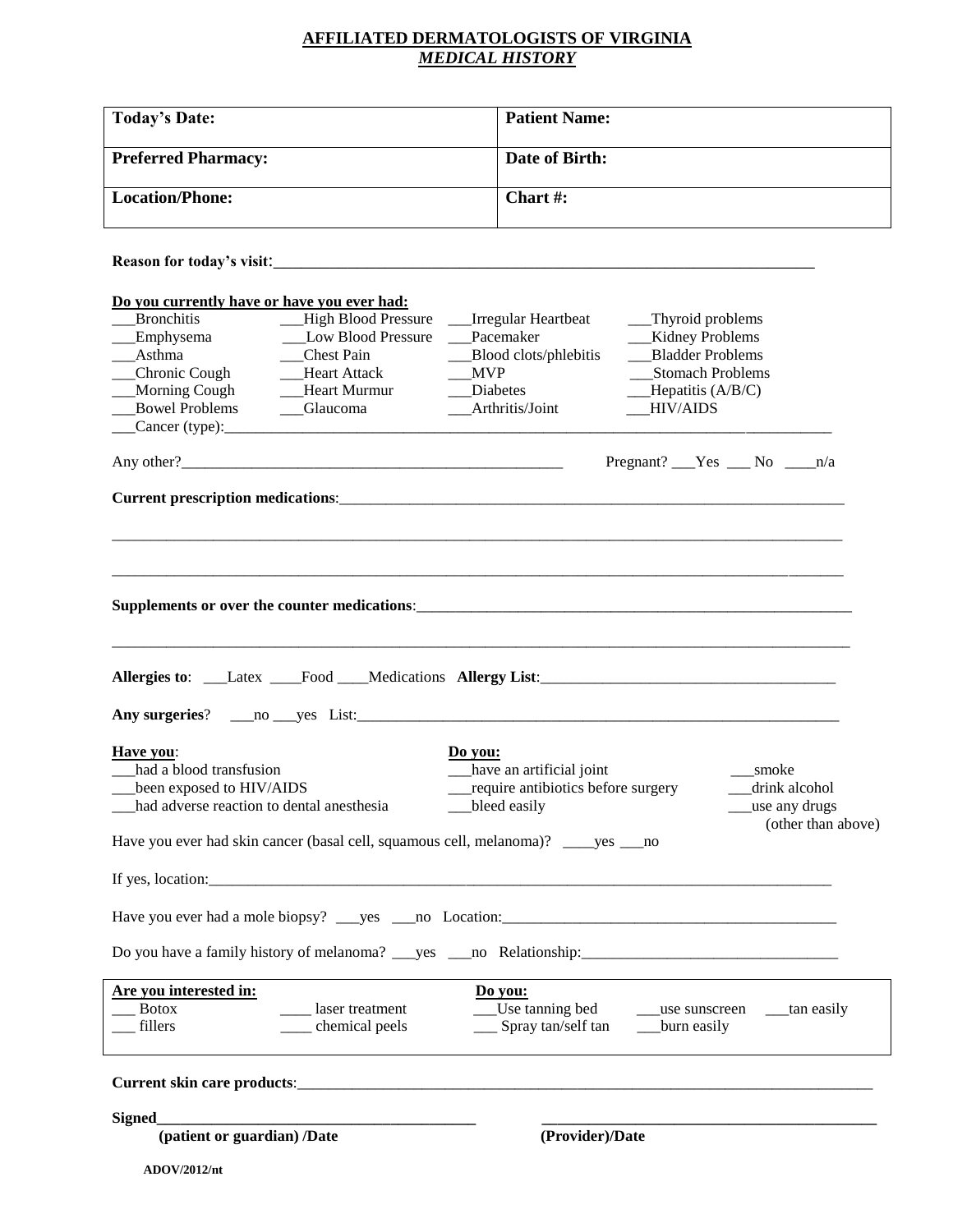# **Affiliated Dermatologists of Virginia HIPAA Consent and Required Government Forms**

| Name: | Date of Birth: | Chart # |
|-------|----------------|---------|
|       |                |         |

Our notice of Privacy Practices provides information about how we may use and disclose your protected health information. It contains a section on Patient Rights outlining your rights under the law. You have a right to view our Notice before signing this consent. The terms of our Notice may change. If so, you may obtain a copy by contacting our office.

You have a right to request that we restrict how your protected health information is used or disclosed for treatment, payment and healthcare operations. We are not required to agree to such restriction but if we agree, we will honor that agreement.

By signing this form, you agree to our use and disclosure of your protected health information for treatment, payment and healthcare operations. You have a right to revoke this consent, in writing signed by you. Such a revocation will not affect any disclosures already made in reliance upon your prior consent. This form is provided to comply with the Health Insurance Portability and Accountability Act of 1996 (HIPAA).

The patient (or responsible party) understands that:

- Protected health information may be disclosed for purposes of treatment, payment and healthcare operations, or for other purposes permitted or required by law.
- The office has a Notice of Privacy Practices and the patient has the opportunity to review the Notice.
- The office reserves the right to change the Notice of Privacy Practices.
- The patient has the right to restrict the use of their information but the office does not have to agree to the restrictions.
- The patient has the right to revoke this consent in writing and all future disclosures will then cease.
- We will obtain a separate authorization for "subsidized" disclosures, meaning disclosures involving products or services with respect to which the Practice receives remuneration from a third party.

Signature (Patient or Responsible Party)/Date ( ) self ( ) resp. party Practice Representative/ Date

### **Do you give permission to discuss your medical information with anyone else?** ( ) Yes ( ) No If yes:

 $\mathcal{L}_\text{max}$  , and the contribution of the contribution of the contribution of the contribution of the contribution of the contribution of the contribution of the contribution of the contribution of the contribution of t

| Name | Relationship | Telephone |
|------|--------------|-----------|
|      |              |           |
|      |              |           |
|      |              |           |
|      |              |           |

# **May we leave personal medical information on your voice mail/answering machine? ( ) Yes ( ) No**  If yes, please provide the number we may use to leave the information:

**Recent government regulations require that patients be given the opportunity to self-declare their race, ethnicity and primary language. These categories are predefined by the Office of Management and Budget (OMB). Providing this information is voluntary and does not affect the coordination of your care. We understand this information is sensitive and we hope you will find our process as considerate and efficient as possible.**